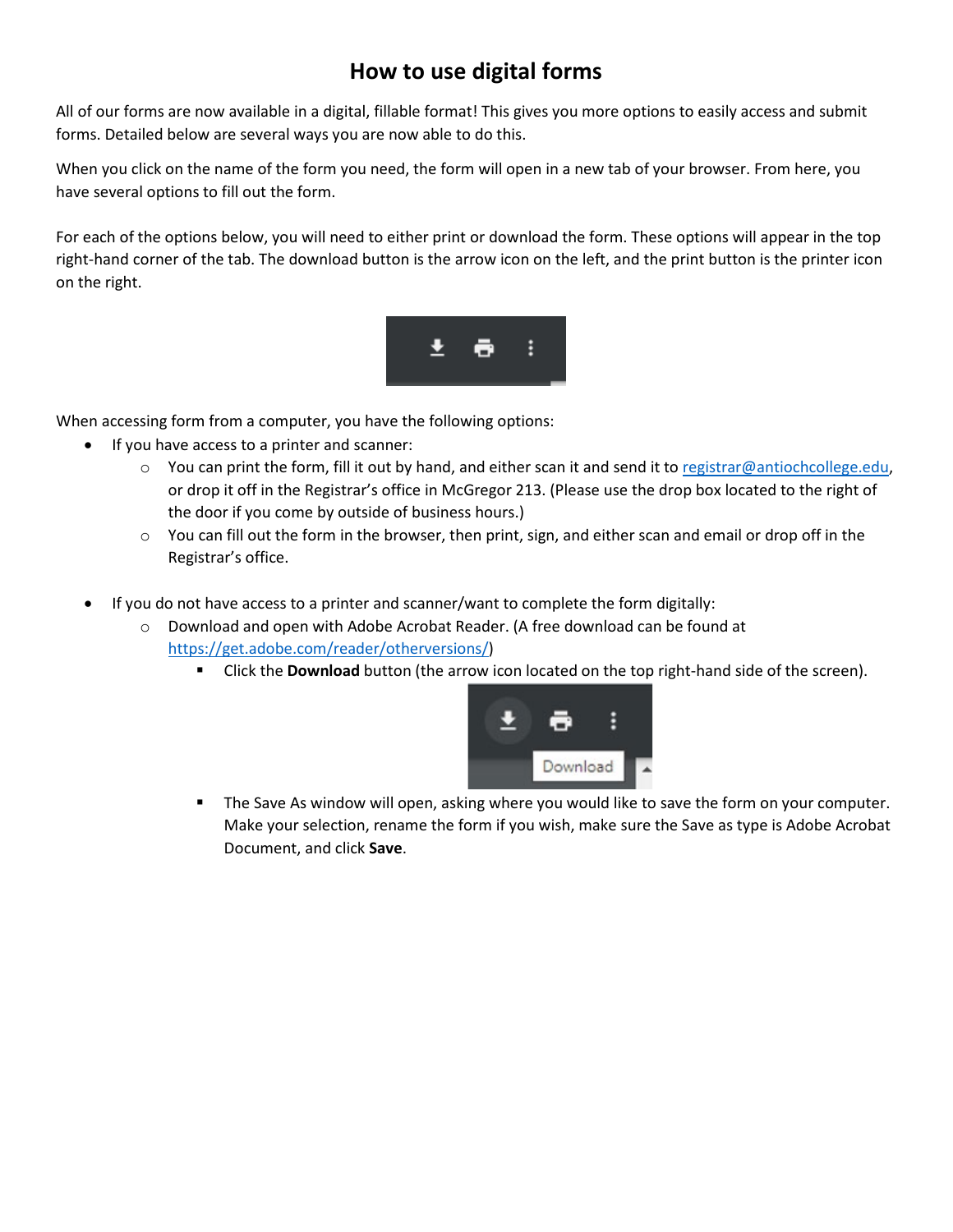| Save As                                                                                                                                                                                                                                                                                                                                                                                                         |                                   | $\times$                                                                                                             |
|-----------------------------------------------------------------------------------------------------------------------------------------------------------------------------------------------------------------------------------------------------------------------------------------------------------------------------------------------------------------------------------------------------------------|-----------------------------------|----------------------------------------------------------------------------------------------------------------------|
| $\blacksquare$ > This PC > Desktop<br>⇒<br>个                                                                                                                                                                                                                                                                                                                                                                    |                                   | Search Desktop<br>Q<br>Ö<br>$\checkmark$                                                                             |
| New folder<br>Organize v                                                                                                                                                                                                                                                                                                                                                                                        |                                   | $\bullet$<br>$\blacksquare$                                                                                          |
| $*$ ^<br>$-2$ G:<br><b>Degree Audits</b><br><b>Narrative Scans</b><br>PDF<br><b>Reg Forms</b><br><b>TRANSCRIPTS IS</b><br><b>Narrative Scans</b><br>Creative Cloud Fil<br><b>ConeDrive</b><br>$\blacksquare$ This PC<br><b>3D Objects</b><br>Desktop<br><b>Documents</b><br>A<br><b>Downloads</b><br>Music<br>ь<br><b>Pictures</b><br><b>Videos</b><br>H<br>Local Disk (C:)<br>÷<br><b>System Reserved</b><br>÷ | PDF<br><b>Reg Forms</b><br>Notary | PDF<br><b>Textbook</b> and<br><b>SPRING 2022</b><br><b>Materials list</b><br><b>ANTICIPATED</b><br><b>ENROLLMENT</b> |
| FileMaker (F:)                                                                                                                                                                                                                                                                                                                                                                                                  |                                   |                                                                                                                      |
| <b>Application-Digital</b><br>File name:                                                                                                                                                                                                                                                                                                                                                                        |                                   | $\checkmark$                                                                                                         |
| Save as type: Adobe Acrobat Document                                                                                                                                                                                                                                                                                                                                                                            |                                   | $\checkmark$                                                                                                         |
| $\land$ Hide Folders                                                                                                                                                                                                                                                                                                                                                                                            |                                   | Cancel<br>Save<br>$\mathcal{L}$                                                                                      |

- **Diamage 1** Once you save, the form will download. Navigate to where you saved it, and double click to open it.
- Click any of the light blue boxes where you want to fill in information. A cursor will appear, allowing you to type in your response.
- **Use the Tab key on your keyboard or your mouse to move between fillable fields. Most fields** will require a typed response, but some require a check mark. For these, just click within the field to check or uncheck.

п

| (Due April 30th of Spring Quarter)      |                                                                 |      |  |
|-----------------------------------------|-----------------------------------------------------------------|------|--|
| PLEASE TYPE OR PRINT LEGIBLY:           |                                                                 |      |  |
| Elizabeth<br><b>Student Legal Name:</b> |                                                                 |      |  |
| First                                   | Middle                                                          | Last |  |
| Name Printed on Diploma:                |                                                                 |      |  |
|                                         |                                                                 |      |  |
| Please circle, if you obtained          | or will obtain a Focus: YES NO If "YES"check V: √ French<br>Sor |      |  |

## **How to add a digital signature in Adobe:**

1. Double click in a box with the small tab indicating a signature is needed

#### **Student Signature:**

- 2. If you have already set up your digital signature, proceed to step 9.
- 3. If you have not set up a digital signature, when you double click, the following box will pop up:

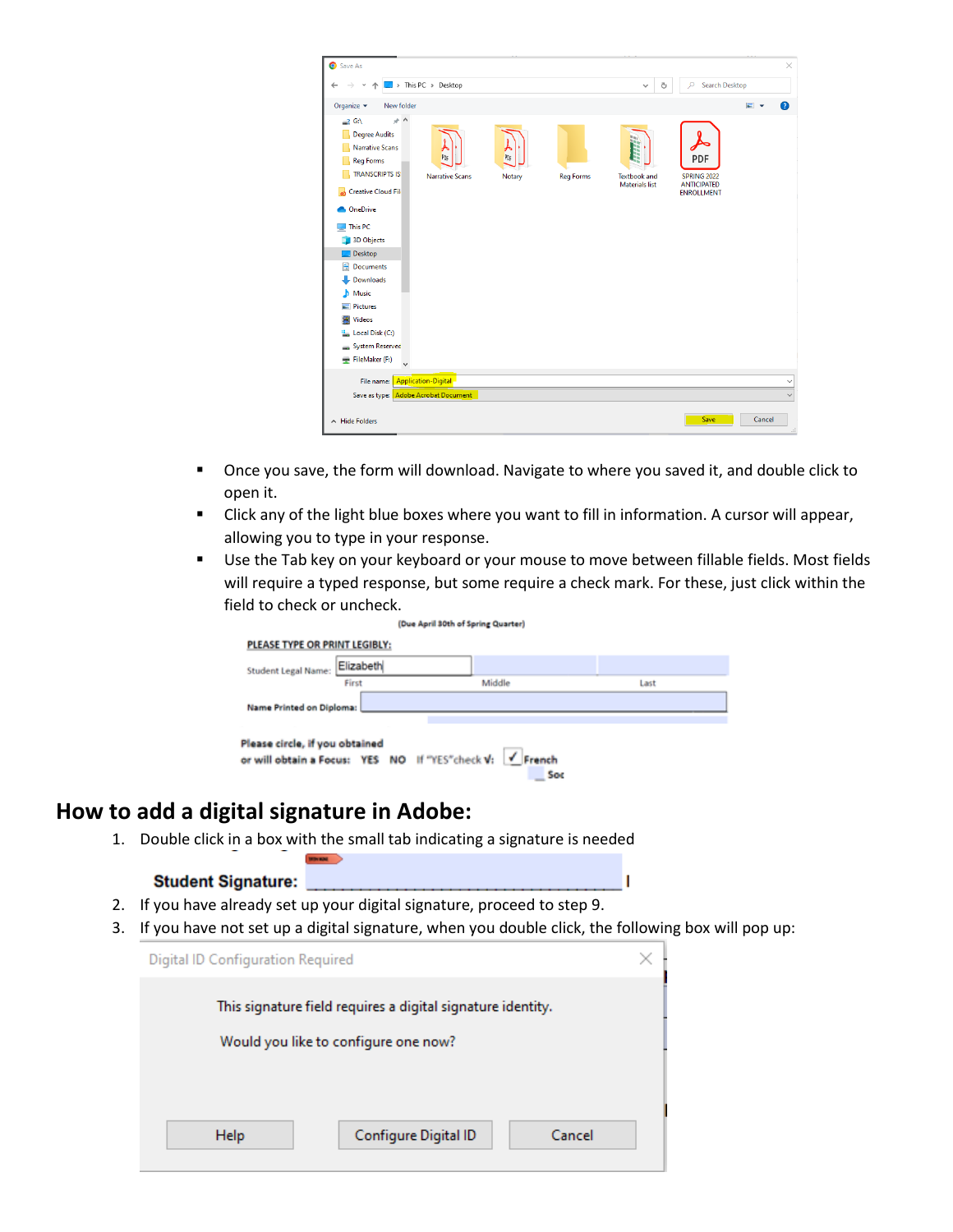### 4. Click **Configure Digital ID**.

### 5. Click **Create a new Digital ID** and **Continue**.

|                                                                                                                                                                                                                                                                                                  |   | Select the type of Digital ID:                                                                          |
|--------------------------------------------------------------------------------------------------------------------------------------------------------------------------------------------------------------------------------------------------------------------------------------------------|---|---------------------------------------------------------------------------------------------------------|
| A Digital ID is required to<br>create a digital                                                                                                                                                                                                                                                  |   |                                                                                                         |
| signature. The most secure<br>Digital ID are issued by<br>trusted Certificate<br>authorities and are based.<br>on secure devices like smart.<br>card or token. Some are<br>based on files.<br>You can also create a new<br>Digital ID, but they provide<br>a low level of identity<br>assurance. |   | <b>Use a Signature Creation Device</b><br>Configure a smart card or token connected to your<br>computer |
|                                                                                                                                                                                                                                                                                                  | ∩ | Use a Digital ID from a file<br>Import an existing Digital ID that you have<br>obtained as a file.      |
|                                                                                                                                                                                                                                                                                                  | Δ | <b>Create a new Digital ID</b><br>Create your self-signed Digital ID                                    |

#### 6. Click **Save to File** and **Continue.**

| Select the destination of the new Digital ID                                                                              |                                                                                                                                      | $\times$ |
|---------------------------------------------------------------------------------------------------------------------------|--------------------------------------------------------------------------------------------------------------------------------------|----------|
| Digital IDs are typically<br>issued by trusted providers<br>that assure the validity of<br>the identity.                  | <b>Save to File</b><br>Save the Digital ID to a file in your computer                                                                |          |
| Self-signed Digital ID may<br>not provide the same level<br>of assurance and may not<br>be accepted in some use<br>cases. | <b>Save to Windows Certificate Store</b><br>Save the Digital ID to Windows Certificate Store to<br>be shared with other applications |          |
| Consult with your recipients<br>if this is an acceptable form<br>of authentication.                                       |                                                                                                                                      |          |
|                                                                                                                           |                                                                                                                                      |          |
|                                                                                                                           | Continue<br><b>Back</b>                                                                                                              |          |

7. Fill out all fields and click **Continue.**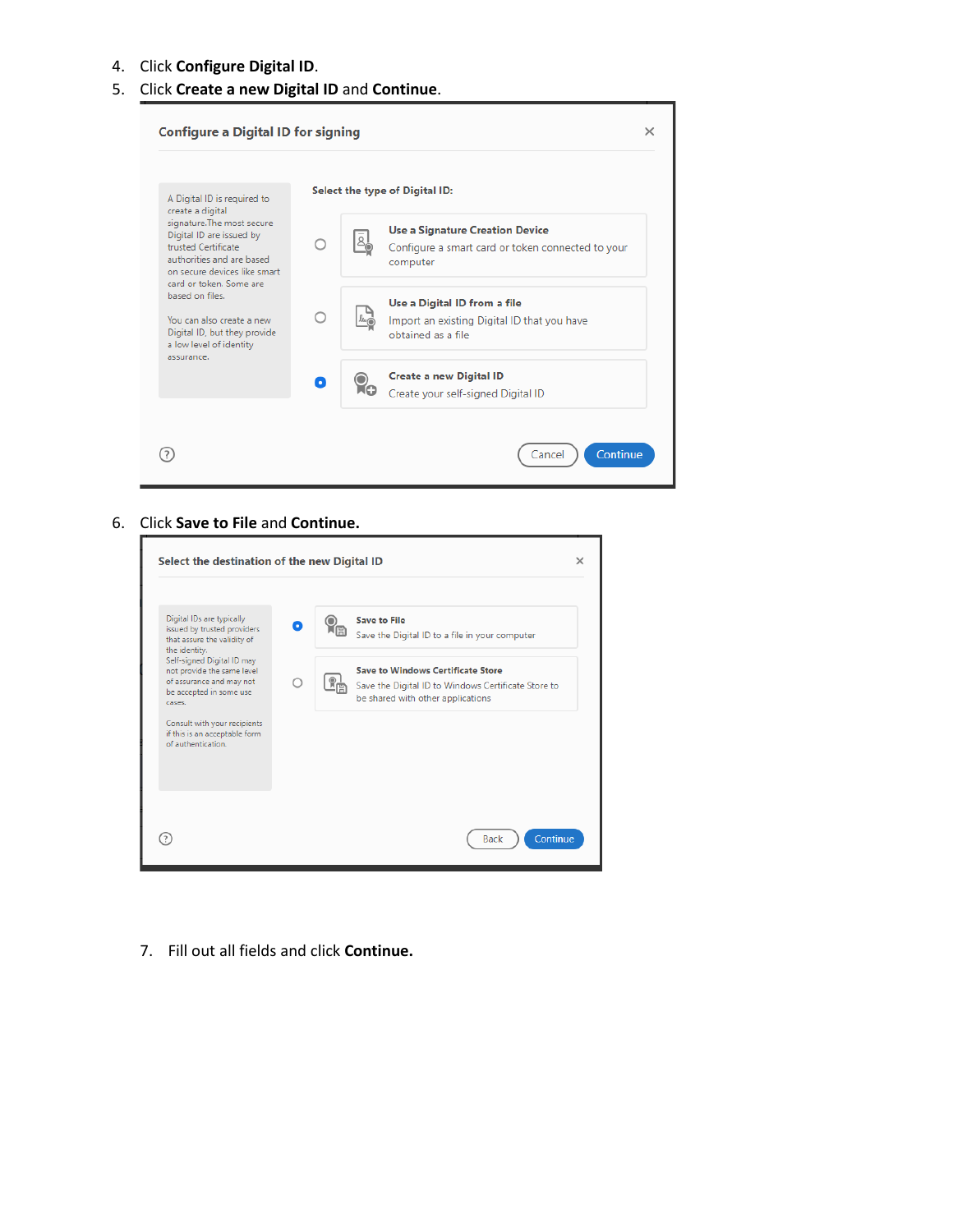| Enter the identity<br>information to be used for<br>creating the self-signed<br>Digital ID.<br>Digital IDs that are self-<br>signed by individuals do not<br>provide the assurance that<br>the identity information is<br>valid. For this reason they<br>may not be accepted in<br>some use cases. | Name                       | Enter Name                     |              |
|----------------------------------------------------------------------------------------------------------------------------------------------------------------------------------------------------------------------------------------------------------------------------------------------------|----------------------------|--------------------------------|--------------|
|                                                                                                                                                                                                                                                                                                    | <b>Organizational Unit</b> | Enter Organizational Unit      |              |
|                                                                                                                                                                                                                                                                                                    | <b>Organization Name</b>   | <b>Enter Organization Name</b> |              |
|                                                                                                                                                                                                                                                                                                    | <b>Email Address</b>       | Enter Email                    |              |
|                                                                                                                                                                                                                                                                                                    | Country/Region             | <b>US - UNITED STATES</b>      | $\checkmark$ |
|                                                                                                                                                                                                                                                                                                    | Key Algorithm              | 2048-bit RSA                   | $\checkmark$ |
|                                                                                                                                                                                                                                                                                                    | Use Digital ID for         | <b>Digital Signatures</b>      | $\checkmark$ |
|                                                                                                                                                                                                                                                                                                    |                            |                                |              |

8. Use the **Browse** button to choose where you want the digital signature to be saved. Create a password, retype, and **Save**.

| Save the self-signed Digital ID to a file                                                                                                                                                                                                  | ×                                                                                                                                                                                                      |
|--------------------------------------------------------------------------------------------------------------------------------------------------------------------------------------------------------------------------------------------|--------------------------------------------------------------------------------------------------------------------------------------------------------------------------------------------------------|
| Add a password to protect<br>the private key of the<br>Digital ID. You will need this<br>password again to use the<br>Digital ID for signing.<br>Save the Digital ID file in a<br>known location so that you<br>can copy it or back it up. | Your Digital ID will be saved at the following location :<br>C:\Users\ewhite\AppData\Roaming\Adobe\Acrobat\DC<br><b>Browse</b><br>Apply a password to protect the Digital ID:<br>Confirm the password: |
|                                                                                                                                                                                                                                            | <b>Back</b><br>Save                                                                                                                                                                                    |

9. Now that you have created your digital signature, you can sign the form. Make sure the signature you just created is chosen, then click **Continue**.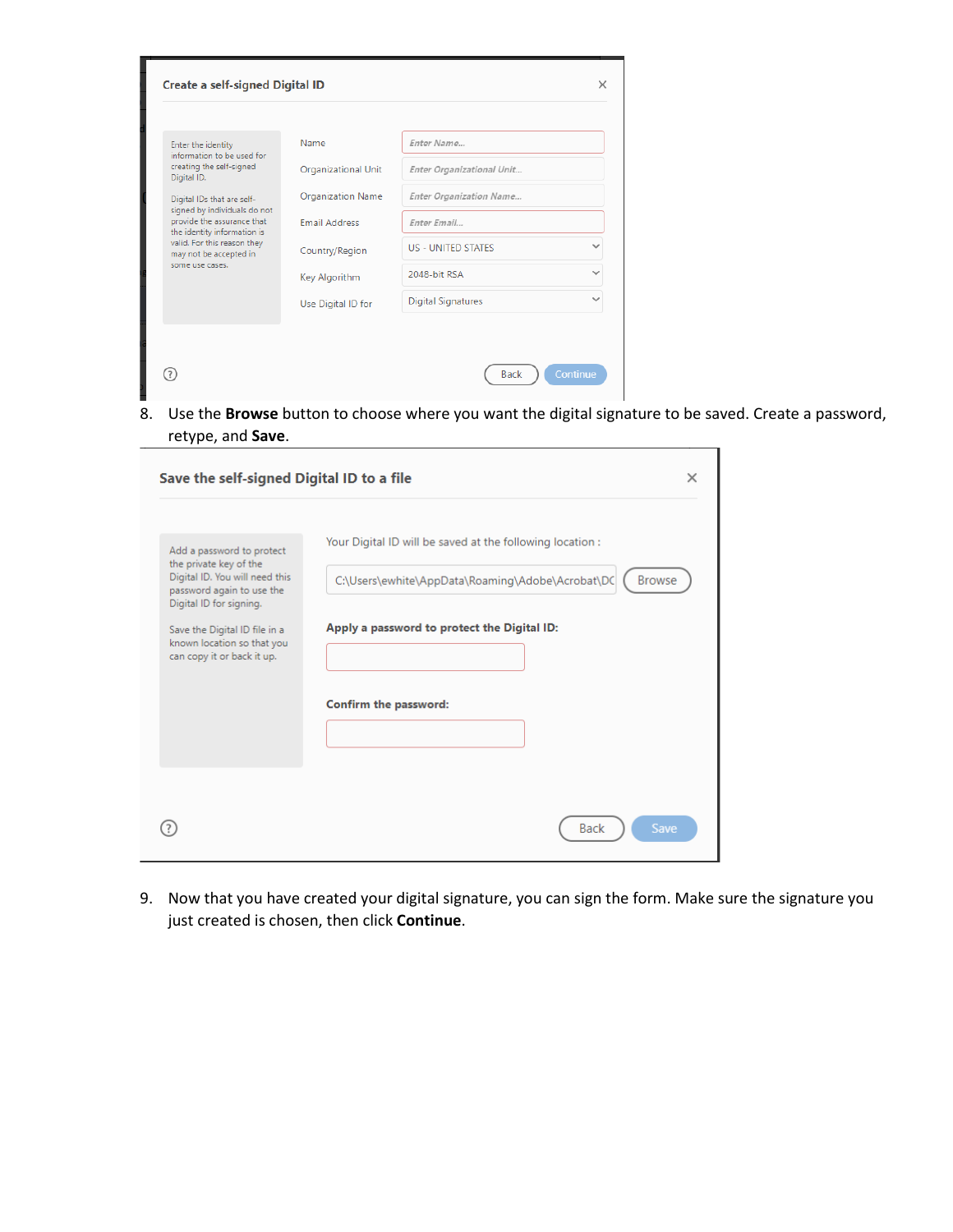

10. You can optionally customize the appearance of your signature by clicking **Create**. Once you have, or if you do not want to do this, enter the password you set in step 8 and click **Sign**.

| Sign as "Elizabeth White"                          | ×                                                                                     |
|----------------------------------------------------|---------------------------------------------------------------------------------------|
| Appearance<br><b>Standard Text</b><br>$\checkmark$ | Create                                                                                |
| Elizabet<br>h White                                | Digitally signed by<br><b>Elizabeth White</b><br>Date: 2022.04.29<br>14:37:11 -04'00' |
| $\Box$ Lock document after signing                 | <b>View Certificate Details</b>                                                       |
| Review document content that may affect signing    | Review                                                                                |
| Enter the Digital ID PIN or Password               | <b>Back</b><br><b>Sign</b>                                                            |